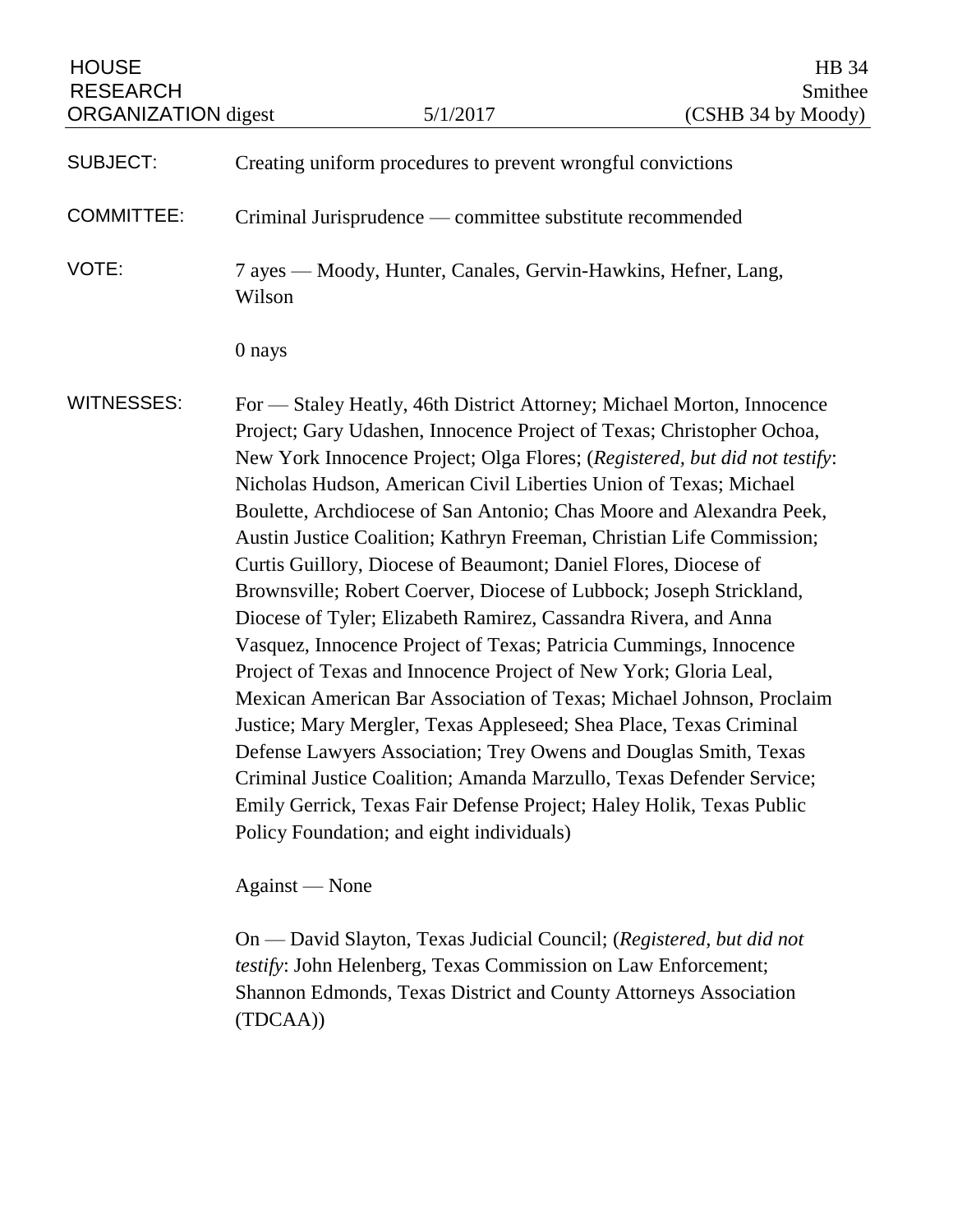BACKGROUND: The Timothy Cole Exoneration Commission was created by the 84th Legislature to review cases in which an innocent person was convicted and later exonerated in Texas on or after January 1, 2010. The goal of the commission was to identify areas of law where legislative reform would be beneficial in preventing wrongful convictions. The commission submitted a report of its findings and recommendations. The report made several recommendations, including recommendations related to photograph and live lineup procedures, custodial interrogations, jailhouse informants, and forensic science.

> Code of Criminal Procedure, art. 38.20 requires law enforcement agencies to adopt and implement detailed written policies on the administration of photograph and live lineup identification procedures. Agencies may adopt the state's model policy or a policy based on credible research on eyewitness memory designed to reduce incorrect identifications and enhance reliability and objectivity. The written policy also must address:

- selection of filler photographs or live lineup participants;
- instructions to the witness before the identification procedure;
- documentation and preservation of results of the procedure, including witness statements, regardless of the outcome of the procedure; and
- when practicable, procedures for assigning an administrator who is unaware of which member of the live lineup is the suspect or alternative procedures designed to prevent opportunities to influence the witness.

Failure to conduct an identification procedure in substantial compliance with the agency's policy does not bar admission of the eyewitness's testimony in court.

Art. 38.22, sec. 3(a) establishes that oral or sign language statements made as a result of a custodial interrogation by a person accused of a crime are not admissible in court unless an electronic recording is made of the statement and: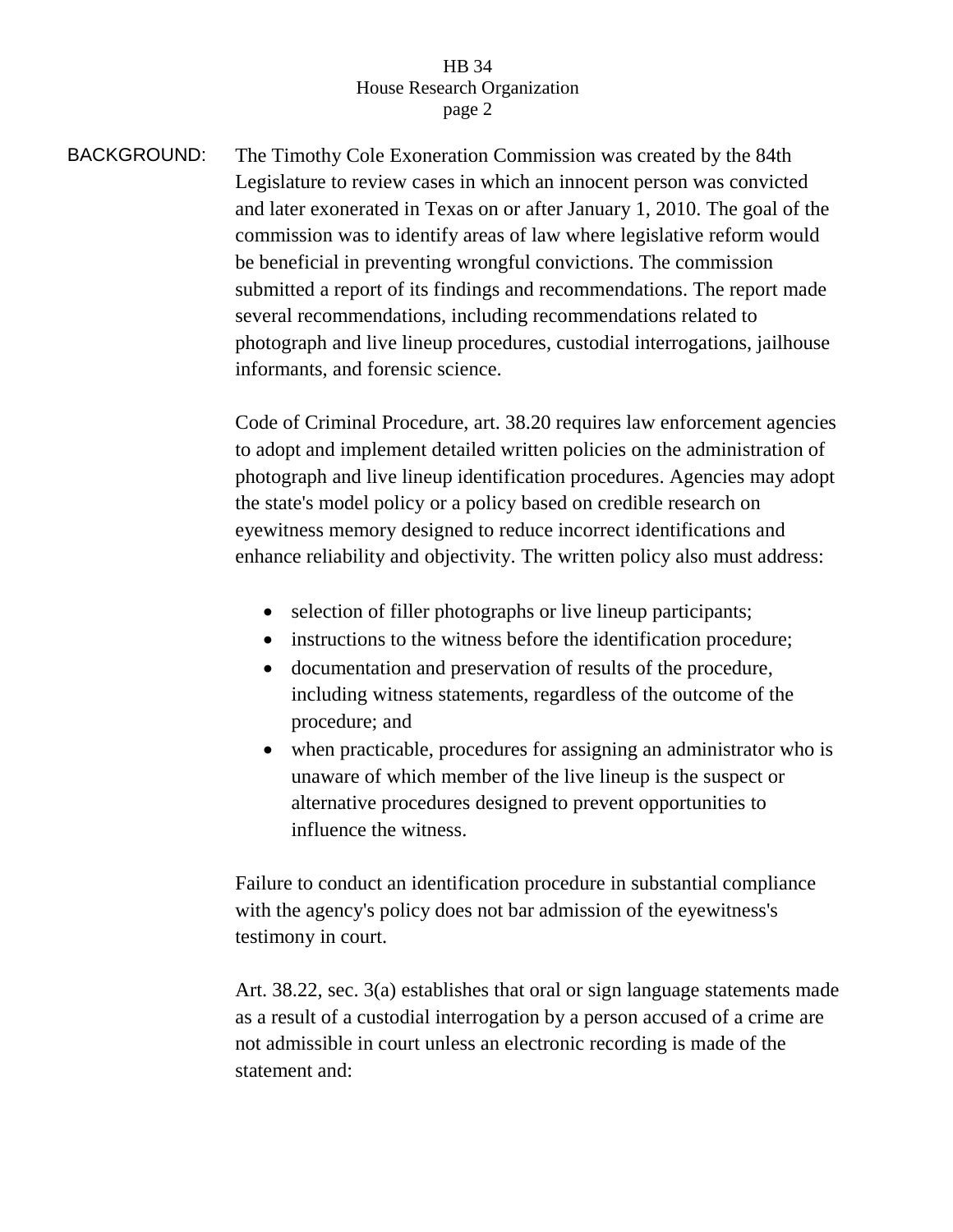- during the recording, prior to the statement, a Miranda warning was given and the accused knowingly and voluntarily waived the rights set out in the warning;
- the operator was competent and the recording is accurate and has not been altered;
- all voices on the recording are identified; and
- at least 20 days before the proceeding, the attorney representing the defendant is given a true, complete, and accurate copy of all recordings made.

DIGEST: CSHB 34 would create uniform standards for certain law enforcement procedures, including suspect identification, custodial interrogations, the use of jailhouse informants, and forensic science.

> **Photograph and live lineup procedures.** The bill would require a law enforcement agency's detailed written policy regarding the administration of photograph and live lineup identification procedures to include:

- procedures for selecting filler photographs or participants to ensure that they appeared consistent with the description of the alleged perpetrator and that the suspect did not noticeably stand out;
- instructions including a statement noting that the perpetrator might or might not be present and the investigation would continue with or without the witness's identification of a person; and
- procedures for assigning an administrator who was unaware of which member of the live lineup was the suspect in the case, without allowing for alternative procedures or considering whether doing so was practicable.

A witness making an identification based on one of these identification procedures immediately would be asked to state the witness's level of confidence in the identification. This statement would have to be documented.

Before an in-court eyewitness identification could be admitted as evidence, it would have to be accompanied by details of any prior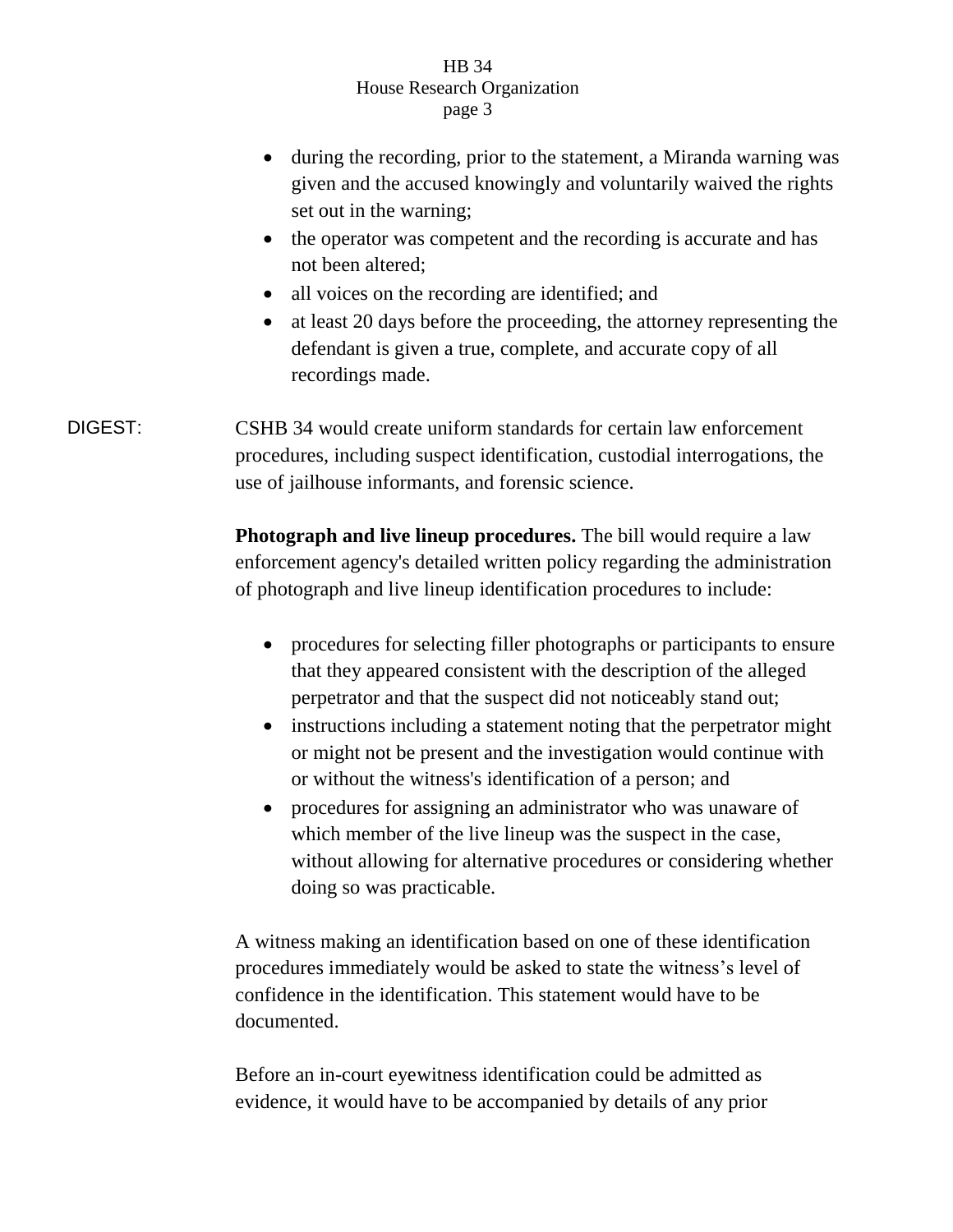identification of the accused made by the witness, including the manner in which that identification procedure was conducted and evidence showing the witness's confidence level at the time of the prior identification.

The bill would require the Texas Commission on Law Enforcement, by January 1, 2018, to include in the minimum curriculum requirements for law enforcement officers a statewide comprehensive education and training program on eyewitness identification, including variables that affect a witness's vision and memory, practices for minimizing contamination, and effective eyewitness identification protocols.

**Custodial interrogations.** Law enforcement agencies would have to electronically record any custodial interrogation of a person accused of a felony offense for any statement resulting from that investigation to be admissible in court, except under certain circumstances. These recordings would be exempt from public disclosure.

A statement of any kind made as a result of a custodial interrogation by a person would be admissible in court without an electronic recording if the attorney introducing the statement showed good cause for its lack. Good cause could include:

- the accused person refused to respond to questioning or to cooperate in the interrogation and a recording of the refusal was made or attempted in good faith and documented in writing;
- the statement did not exclusively result from a custodial interrogation, including one made spontaneously by the accused and not in response to an officer's question;
- the agent conducting the interrogation attempted in good faith to record the interrogation but was unsuccessful due to operator or equipment error;
- exigent public safety concerns prevented or rendered infeasible the making of an electronic recording; or
- at the time the interrogation began, the agent reasonably believed the accused was not being interrogated concerning the commission of a felony.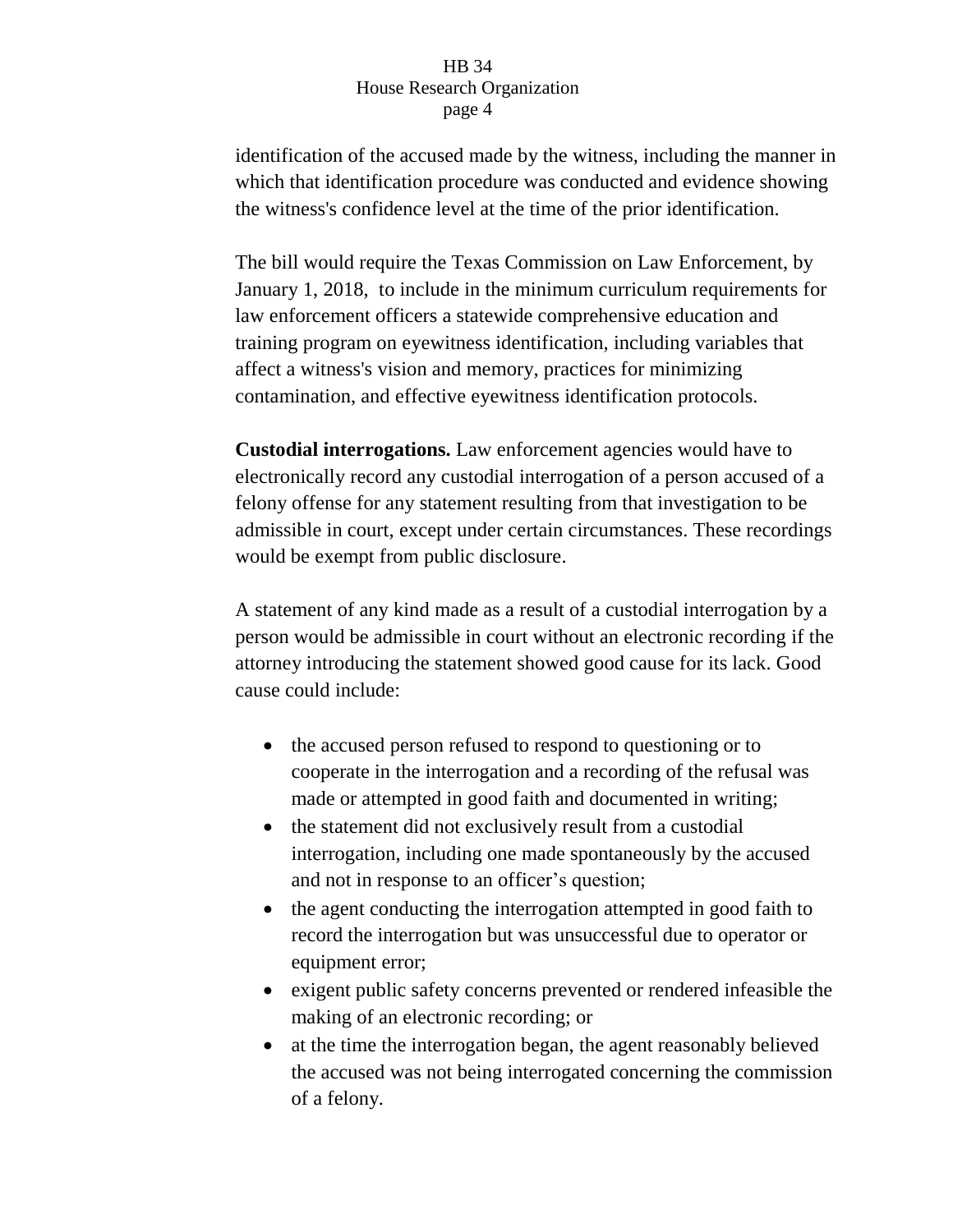**Jailhouse informants.** The bill would make several changes regarding proffered testimony of a person to whom a defendant made a statement against the defendant's own interest while the person and defendant were confined or imprisoned in the same correctional facility. Attorneys representing the state would have to track the use of this testimony, regardless of whether it was presented at trial, as well as any benefits offered or provided in exchange for this testimony.

If the state intended to use this testimony at trial, it would have to disclose to the defendant:

- the person's complete criminal history, including any dismissed or reduced charges resulting from a plea bargain;
- any leniency or special treatment given by the state in exchange for the person's testimony;
- information about other criminal cases in which the person had testified or offered to testify against another defendant with whom this person was confined or imprisoned; and
- other information in the possession, custody, or control of the state that was relevant to the person's credibility.

Evidence of a prior offense committed by a person giving this kind of testimony could be admitted for the purpose of impeachment if the person received a benefit with respect to the offense, regardless of whether the person was convicted of the offense.

**Forensic science**. The Texas Forensic Science Commission would be required to conduct two studies: one on the use of drug field test kits by Texas law enforcement agencies in the state and another on the manner in which crime scene investigations are conducted in Texas. The commission would submit a report summarizing the results and recommendations of each study to the governor, lieutenant governor, and the Legislature by December 1, 2018.

This bill would take effect September 1, 2017, and would apply to the use